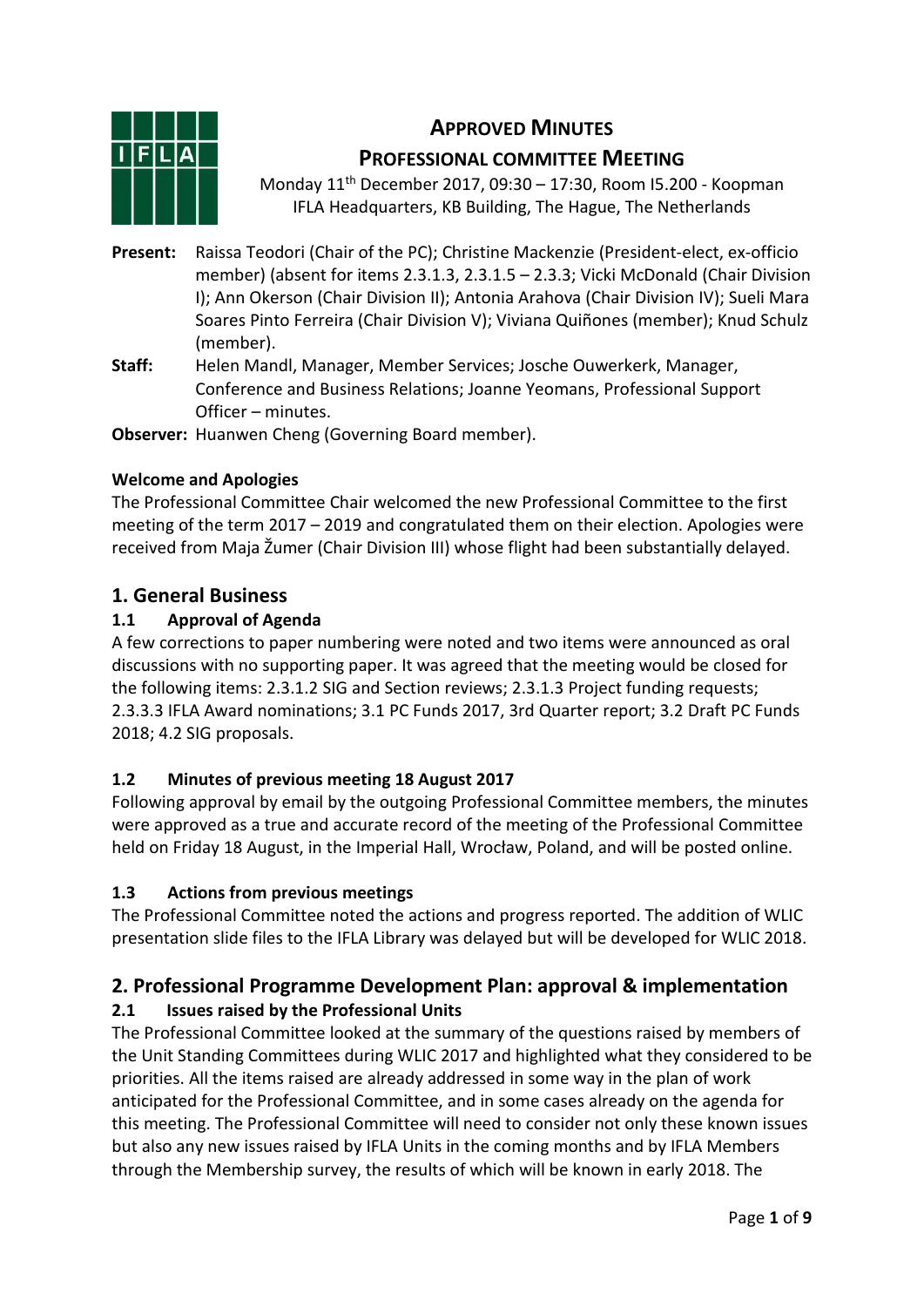summary of questions and responses will be shared through the Officers Basecamp space along with the tips from outgoing Officers gathered prior to the 2017 WLIC.

### **2.2 Professional Programme Development Plan: final version**

The Professional Programme Development Plan lays out the plan of work for the Professional Committee over the next two-year term. The Professional Committee will discuss all the items included in the document during this meeting and will finalize it at the March meeting in Barcelona. This will allow new Division Chairs / PC members to get more familiar with the different aspects and activities and make proposals for items to be included in the final version of the Plan.

### **2.3 Professional Programme Development Plan: implementation**

### **2.3.1 Objective 1: improve the quality and impact of work**

### **2.3.1.1 Unit Action Plans**

The Professional Committee noted the list of Units that have produced an Action Plan and asked Division Chairs to remind Units why it is important to write and communicate an Action Plan. The Professional Support Officer will revise the Action Plan template according to suggestions and improve the guidance in the Officers Corner on the process of producing an Action Plan.

The discussion touched on the expectations of new Standing Committee members. A small working group of the Professional Committee will look at the Standing Committee call documentation and nomination forms to propose revisions before the next nomination call in the last quarter of 2018.

## **2.3.1.2 Special Interest Group (SIG) and Section reviews**

The Professional Support Officer and a working group of the Professional Committee will draft a new SIG review form for finalization by the Professional Committee at the latest by March 2018. SIG reviews that were due in August 2017 will be carried out using the new form between June and August 2018. Work will also begin on developing a proposed process for Section reviews. These reviews will be carried out in the current IFLA framework although the Professional Committee acknowledged that the vision for IFLA as a whole, and its future direction, are also evolving through the Global Vision project and various other internal reviews and surveys.

The need for Units to identify, reach, and engage their international community of interest will be given more emphasis in the expectations described in the Professional Programme Development Plan.

### **2.3.1.3 Project funding**

Seventeen new funding requests were received by the deadline and two late submissions were received in time to be reviewed by the Professional Committee's funding review teams before the meeting. In addition, one Section asked if the funding for two delayed projects could be re-allocated in 2018. The funding review team members made recommendations on each request which were discussed in the Professional Committee meeting. Three requests were subsequently withdrawn.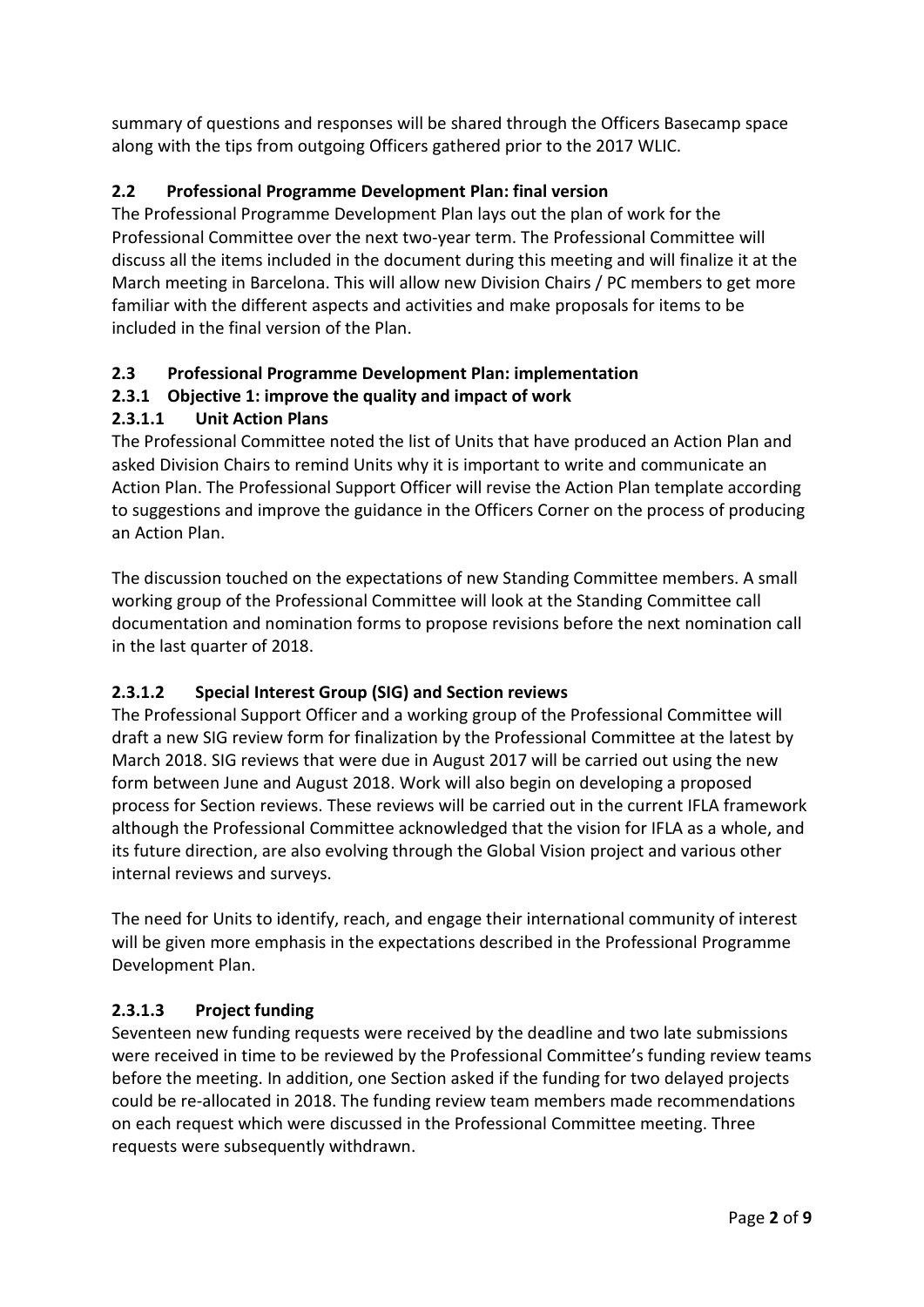The table below gives details of the Professional Committee's decision on each request and the amounts allocated for reimbursement during 2018. The total amount allocated is 17,580 Euros with a further 11,200 Euros pending further discussion and decision.

Feedback from the review teams and the Professional Committee on each project will be returned to the leaders of the respective Unit.

| Code           | <b>Section</b>                                                       | <b>Brief summary of</b><br>request                                                                                                                             | <b>Amount</b><br>requested<br>(Euros)          | Amount<br>(Euros) | Summary of<br>allocated Professional<br><b>Committee decision</b>                                                                           |
|----------------|----------------------------------------------------------------------|----------------------------------------------------------------------------------------------------------------------------------------------------------------|------------------------------------------------|-------------------|---------------------------------------------------------------------------------------------------------------------------------------------|
| A1             | Government<br>Libraries                                              | Room hire at WLIC<br>venue for guidelines<br>project meeting.                                                                                                  | 300                                            | 300               | Approved if room is not<br>found with the help of<br>the National<br>Committee.                                                             |
| A2             | Health and<br><b>Bioscience</b><br>Libraries                         | Various costs<br>connected with survey<br>and interview follow-<br>up; programmes for<br>training health<br>librarians.                                        | 1,700                                          | 1,700             | Approved with<br>conditions as<br>communicated to Unit.                                                                                     |
| A <sub>3</sub> | Law Libraries                                                        | Open Access<br>workshop logistics and<br>participants.                                                                                                         | 5,000                                          | 5,000             | Approved.                                                                                                                                   |
| A4             | Libraries<br>Serving<br>Persons with<br>Print<br><b>Disabilities</b> | Room hire and<br>speaker costs for<br>workshop to support<br>development of IFLA<br>guidelines for library<br>services for persons<br>with print disabilities. | 1,900                                          |                   | Questions to be<br>followed up by Division<br>Chair with final decision<br>by the Professional<br>Committee still<br>pending.               |
| A <sub>5</sub> | Public<br>Libraries                                                  | Consultant to edit<br>guidelines.                                                                                                                              | 7,000                                          |                   | Unit asked to develop<br>detailed plan which will<br>form the basis of a<br>contract with<br>milestones to which<br>funding will be linked. |
| A <sub>6</sub> | Acquisition<br>and<br>Collection<br>Development                      | Software tool for<br>collaboration related<br>to Electronic Resource<br>Guide.                                                                                 | Small amount Full<br>(50 Euros<br>placeholder) | amount            | Approved with request<br>to Unit to report on<br>how the solution might<br>be scaled up across all<br>Units.                                |
| A7             | Bibliography                                                         | Meeting of project<br>participants in<br>Barcelona, March<br>2018.                                                                                             | 3,000                                          | 2,000             | Approved partial<br>funding.                                                                                                                |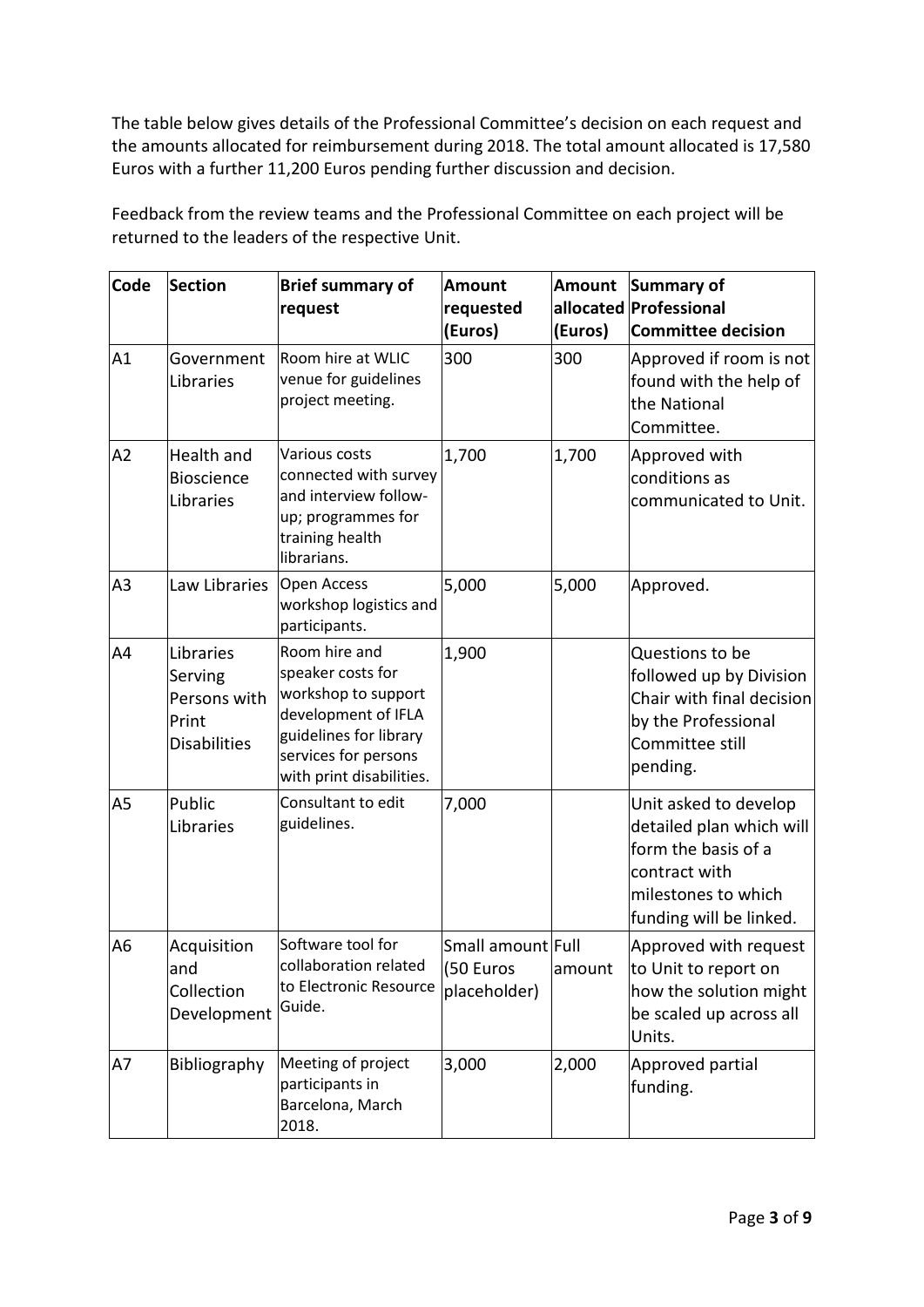| Code           | <b>Section</b>                                                | <b>Brief summary of</b><br>request                                                                              | <b>Amount</b><br>requested<br>(Euros)          | Amount<br>(Euros) | Summary of<br>allocated Professional<br><b>Committee decision</b>                                               |
|----------------|---------------------------------------------------------------|-----------------------------------------------------------------------------------------------------------------|------------------------------------------------|-------------------|-----------------------------------------------------------------------------------------------------------------|
| A <sub>8</sub> | Library<br>Services to<br>People with<br><b>Special Needs</b> | Support for<br>representatives to the<br><b>Global Network</b><br>meetings in November<br>2017 and Spring 2018. | No amount<br>indicated                         |                   | Unit asked for more<br>details before decision<br>can be made.                                                  |
| A <sub>9</sub> | Literacy and<br>Reading                                       | Logo, promotional<br>materials and youtube<br>for literacy campaign.                                            | 2,800                                          | 2,800             | Approved with<br>conditions as<br>communicated to Unit.                                                         |
| A10            | <b>ISBD Review</b><br>Group                                   | Part-funding for two<br>meetings of the<br>review group in spring<br>and autumn 2018                            | 4,000                                          | 2,000             | Approved funding for<br>one meeting.                                                                            |
| A11            | <b>FRBR Review</b><br>Group                                   | Meeting of the<br><b>LRMOO Working</b><br>Group (part-funding)                                                  | 2,000                                          | 2,000             | Approved.                                                                                                       |
| A12            | Education<br>and Training                                     | <b>IFLA LIS Student Paper</b><br>Award - travel for<br>winner.                                                  | 500 plus<br><b>WLIC</b><br>registration<br>fee |                   | Professional<br>Committee wishes to<br>review the details of<br>the grant before<br>making funding<br>decision. |
| A13            | Women,<br>Information<br>and Libraries<br><b>SIG</b>          | Printing of<br>promotional materials<br>for SIG.                                                                | 70                                             | 70                | Approved (falls under<br><b>Admin Funds</b><br>definition).                                                     |
| A14            | Africa                                                        | Promotional materials 860<br>connected to the work<br>of the Section.                                           |                                                | 860               | Approved with<br>conditions to be<br>communicated to the<br>Unit by the Division<br>Chair.                      |
| AL18           | Libraries                                                     | Social Science Student to analyze the 2,000<br>IFLA Library corpus for<br>trends in social<br>science.          |                                                | 0                 | Not approved. Unit<br>Officers invited to meet<br>with Division Chair to<br>discuss new<br>collaboration.       |
| AL19           | <b>UNIMARC</b>                                                | <b>Travel for one PUC</b><br>expert to present at<br><b>User's Group Meeting</b><br>for Western Asia<br>Region. | 800                                            | 800               | Approved.                                                                                                       |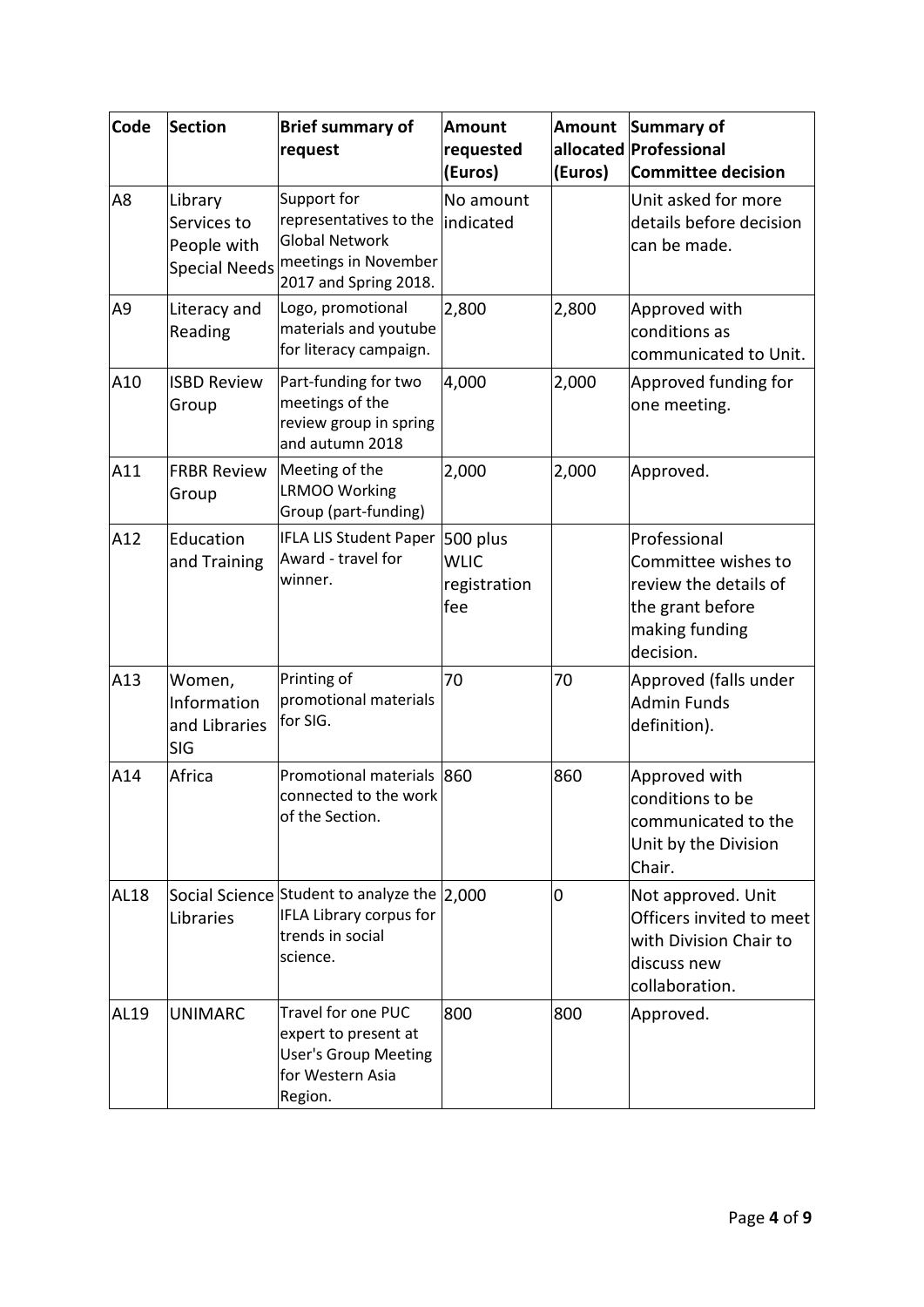| Code           | <b>Section</b>                                       | <b>Brief summary of</b><br>request                                                       | <b>Amount</b><br>requested<br>(Euros) | Amount<br>(Euros) | Summary of<br>allocated Professional<br><b>Committee decision</b>                       |
|----------------|------------------------------------------------------|------------------------------------------------------------------------------------------|---------------------------------------|-------------------|-----------------------------------------------------------------------------------------|
| P <sub>3</sub> | Libraries for<br>(2016) Children and<br>Young Adults | <b>Best Practices Library</b><br>Service Children.<br>Proofreading, editing,<br>tagging. | 500                                   |                   | Division Chair to follow<br>up for revised request<br>with new Chair when<br>appointed. |
| P <sub>8</sub> | Libraries for<br>(2016) Children and<br>Young Adults | Guidelines Library<br>Services for Children.<br>Editing, workshop,<br>design).           | 2,200                                 |                   | Division Chair to follow<br>up for revised request<br>with new Chair when<br>appointed. |
| <b>Totals</b>  |                                                      |                                                                                          | 34,680                                | 17,580            |                                                                                         |

All Units with funding allocations in 2018 will be asked to keep the Division Chair and Professional Support Officer informed on progress with the project, especially if delays might mean that the funding cannot be claimed during 2018. All Units can submit funding requests during the year to be considered by the Professional Committee.

# **2.3.1.4 WLIC 2018 programme proposals**

The Professional Committee approved all programme proposals. Requests for extra session time were all approved this year. The Manager, Conference and Business Relations will investigate a possible duplicate submission. The Professional Committee agreed that the Library and Research Services for Parliaments Section may be offered use of the auditorium whilst it is not needed on Friday 24 August for a project workshop as it has proved impossible to find an alternative location for this meeting.

## **2.3.1.5 WLIC programme structure review**

The Professional Committee agreed to run a half-day workshop in March 2018 focusing on the future structure of the WLIC programme. The Manager, Conference and Business Relations will produce a discussion paper but consultation with Units will take place after the initial Professional Committee discussion.

The Professional Committee approved a pilot to test the concept of 'lightning talks' at WLIC 2018. There will be an open call (no themes) but proposals might be grouped into themes for consideration and then presentation. The five Division Chairs will work with the Manager, Conference and Business Relations to select presenters and to identify moderators.

## **2.3.1.6 Issues relating to Unit or Division activities**

News about the concerns raised by the LGBTQ Users SIG related to participation at WLIC 2018 has reached other Units who would like the Professional Committee to issue a clear statement. The Professional Committee will raise this with the Governing Board who would produce such a statement.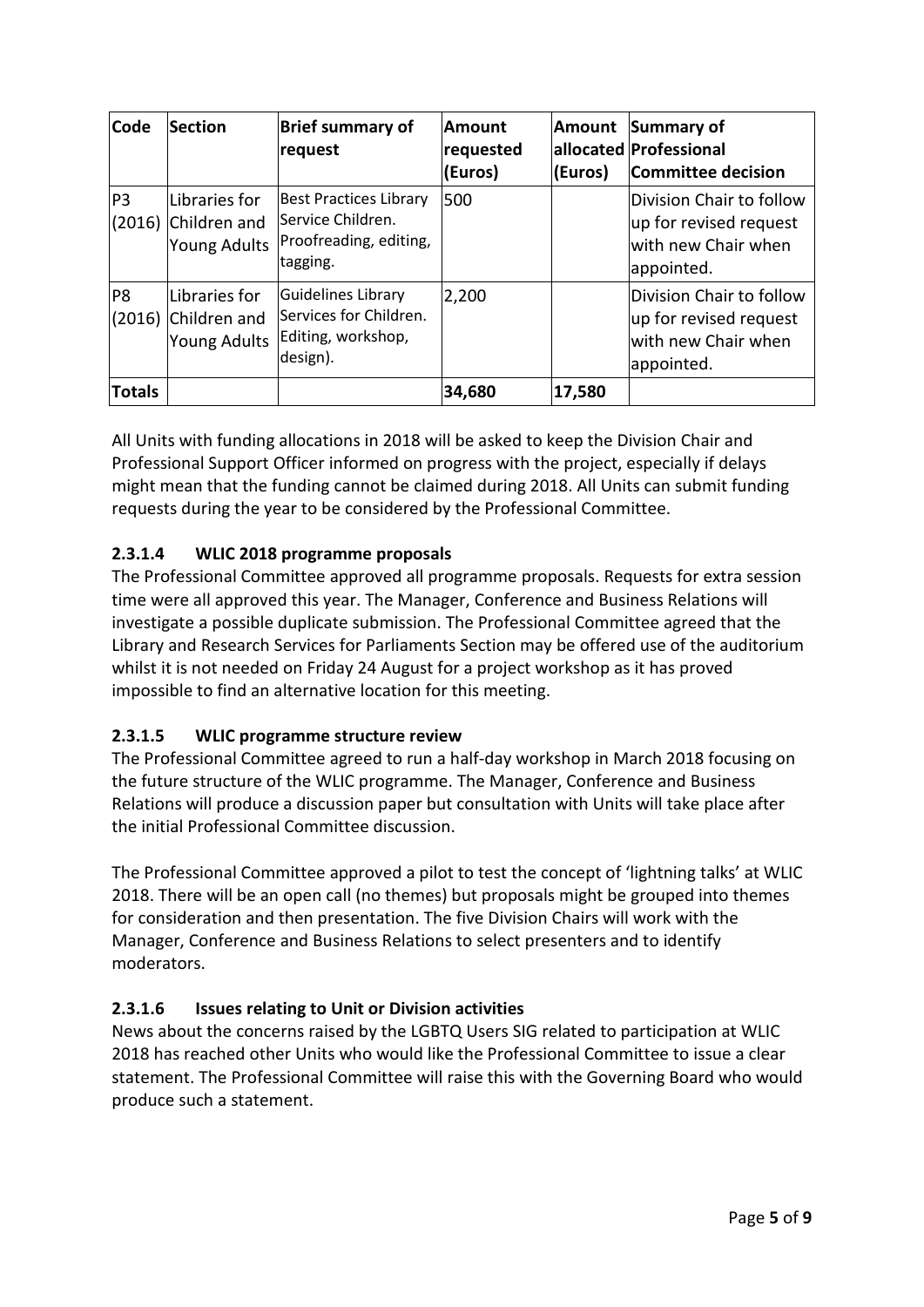The Professional Committee will ask for an opportunity for each of the five Division Forum groups to sit together for an hour during the meeting in Barcelona in March 2018 so that they can better interact and get to know each other as a group.

# **2.3.1.7 IFLA Survey on Preservation and Conservation**

The Professional Committee approved the creation of a working group to analyze the results of the survey of standards to report back in April 2018. With one addition the list of Units that will be invited to participate was approved.

## **2.3.1.8 Publication of Unit activities**

The Professional Committee agreed to help the Editor and Editorial Board of the IFLA Journal develop a new coaching programme to support potential new authors. Division Chairs will help him to communicate the programme to the Units. The Professional Committee Chair and Governing Board Journal Liaison will follow up on this with the Editor.

## **2.3.2 Objective 2: Strengthen communications between all stakeholders**

### **2.3.2.1 WLIC 2018 Professional Committee Programme to support Units**

The Professional Committee gave some preliminary ideas to guide the planning of the programme, which will be discussed further in the next meeting.

### **2.3.2.2 Mapping of the Units' activities**

A summary of planned publications, standards-related activities, and webinars has been extracted from the submitted Units' Action Plans, so that the editors, committees, and relevant HQ staff can prepare. Division Chairs will follow up on progress with these activities with the Units so that any changes to expected publication dates are communicated. Practical tips on producing webinars will soon be made available in the Officers Corner. A fuller mapping of the Units' activities is expected in early 2018. In the meantime, this summary will be shared with all Officers.

## **2.3.2.3 Unit Annual Reports**

The Professional Committee noted that a significant number of Units' Annual Reports are still missing. The Division Chairs will communicate to Officers why it is important to communicate their achievements to the Professional Committee and to IFLA Members. The summary of individual contributions to the work of the Standing Committee is useful to recognize which Units and individuals are working effectively, and which might need some guidance on how to become more effective.

### **2.3.3 Objective 3: Support full engagement of Committee members & develop leadership**

### **2.3.3.1 Roles and procedures within the Unit Standing Committees**

A number of issues relating to the Rules of Procedure and the flexibility allowed to improve the operation of Units were discussed by the Professional Committee:

- Recognition of non-Standing Committee members in different roles, such as advisors, friends of the Section, etc.
- Use of a co-Chair;
- Information Coordinators not defined as Officers;
- Limit on five Corresponding members;
- Virtual nomination and election of Officers before the WLIC meeting.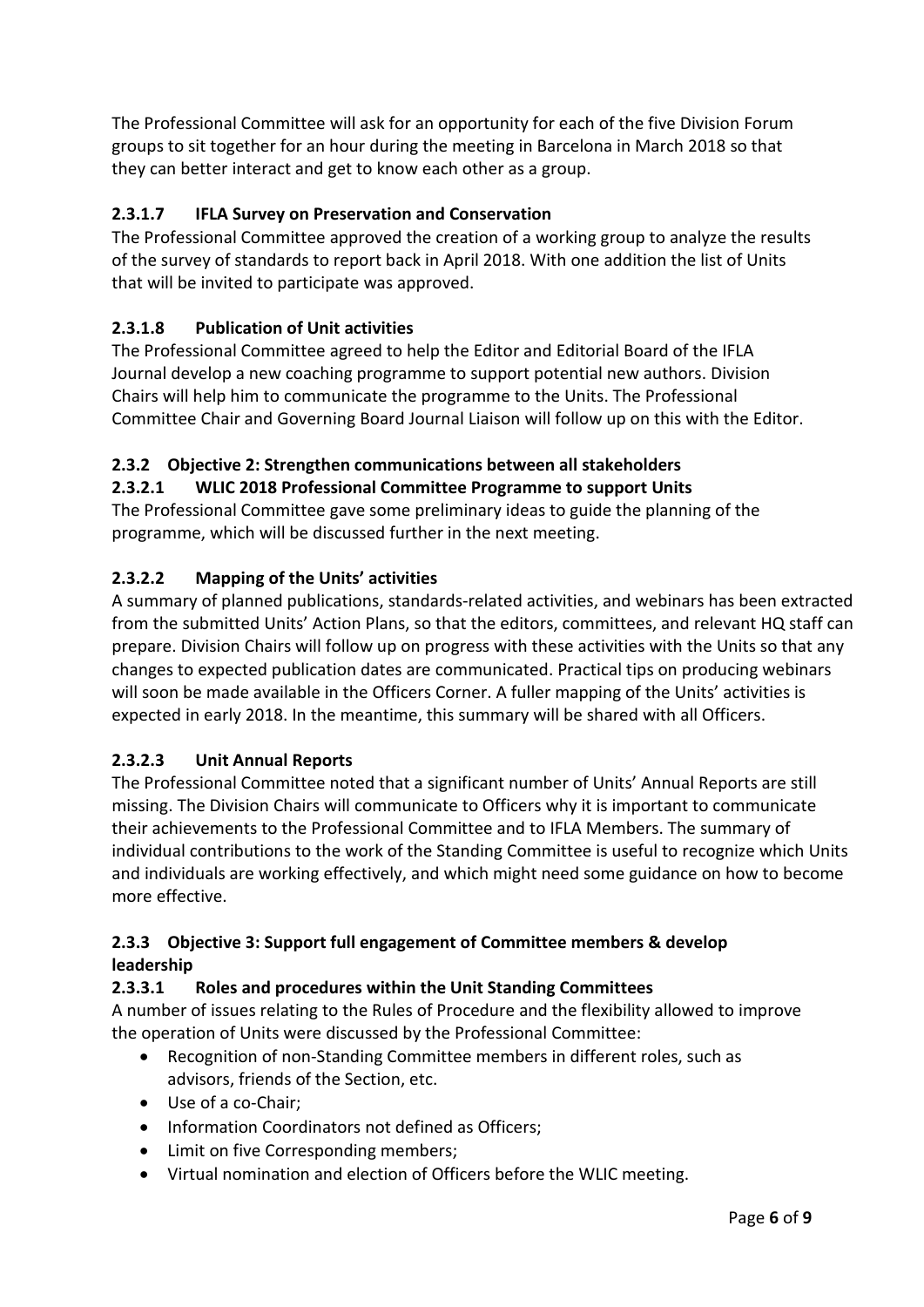There are varying opinions on whether these changes are necessary and, if so, which are a priority. The Professional Committee decided to write a statement for Units clarifying the Rules of Procedure and explaining the implications of changes for discussion with Officers. If there is wide consensus that changes are needed, and there are convincing reasons for doing so, then these can be brought back to the Professional Committee for further action.

## **2.3.3.2 Coaching programme**

The Professional Committee approved a pilot coaching programme by the Continuing Professional Development and Workplace Learning Section. A room will be made available at the WLIC 2018 Congress venue. The Professional Committee would like the Section to present the programme to all Officers during WLIC 2018 with a view to expanding the programme in future years.

### **2.3.3.3 IFLA Awards nominations**

The Professional Committee discussed the proposed procedure to identify potential nominees for the IFLA Scroll of Appreciation. The Professional Committee will start to follow the procedure to identify potential nominees for 2018.

### **3. Business matters**

### **3.1 PC Funds 2017, 3rd Quarter report**

The Professional Committee noted the status of the PC Funds 2017. Units have until 31 December 2017 to submit claims for any remaining allocation.

### **3.2 Draft PC Funds 2018**

The Professional Committee noted that a preliminary request has been made to the Governing Board for Professional Committee Funds in 2018 and that this will be discussed in the Governing Board meeting. The Professional Committee agreed the outline budget for 2018 which shows a breakdown of the Professional Committee Funds for administrative support (Admin Funds), project support software tools, publishing support, multimedia production, promotional materials, meeting logistics, project meetings, project coordination and the Professional Committee's own programme at WLIC 2018. The Professional Committee noted that a number of commitments are already made for 2018, including ongoing fees for project support tools.

The Professional Committee approved the right for any Unit (Section or SIG) to claim up to 100 Euros (or equivalent) for Admin Funds during the year according to the Guidelines on Admin Funds.

### **3.2.1 Guidelines on remuneration and reimbursement**

The Professional Committee agreed that guidelines on remunerations and reimbursements are still needed to help them make decisions and to clarify for Units what is possible. The draft will be circulated to the Professional Committee after the meeting for input and comment.

### **3.3 IFLA publishing activities report**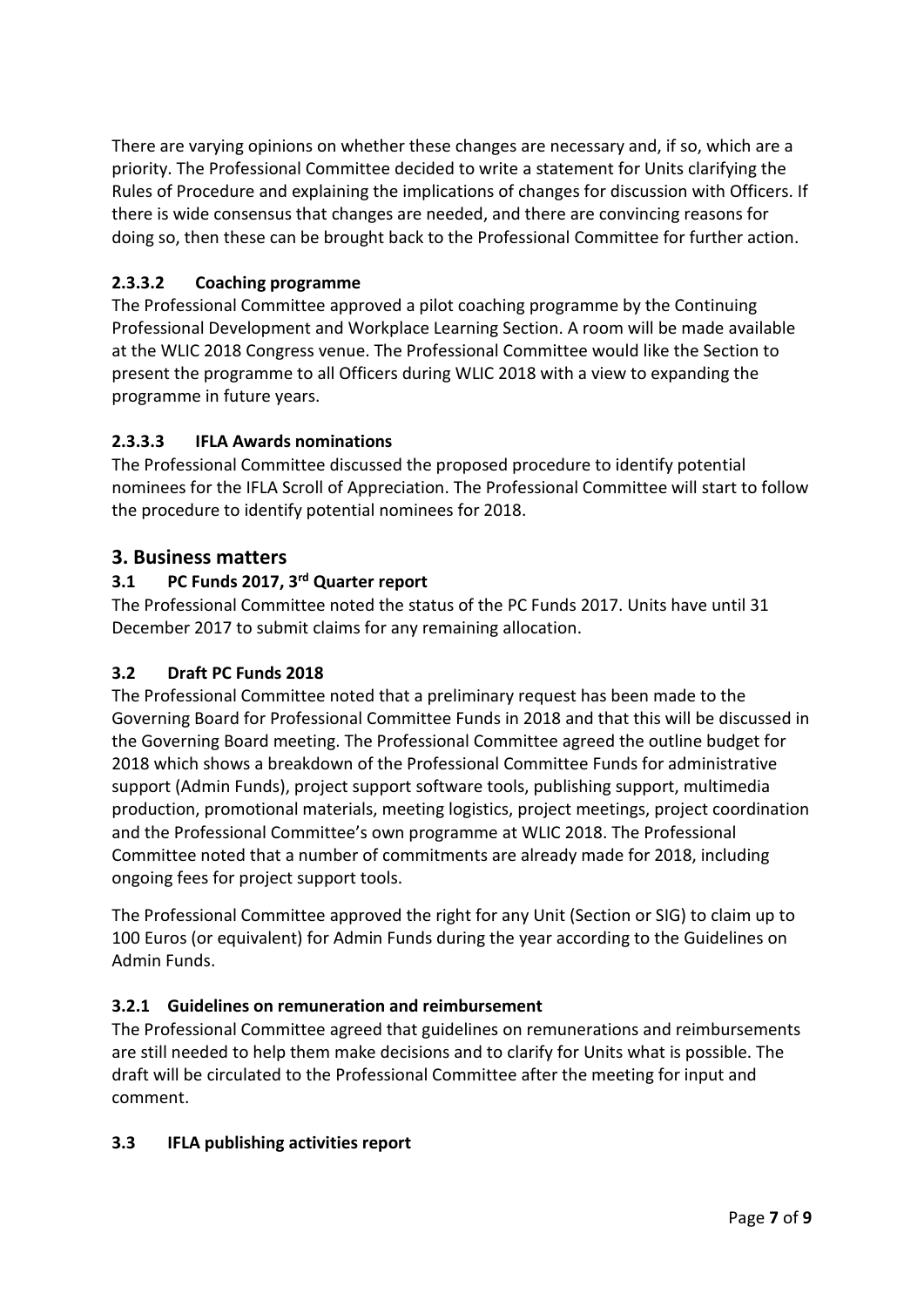Sage have announced that the IFLA Journal has now been accepted into the Emerging Sources Citation Index. The IFLA Library now contains some Satellite Meeting papers from 2015 – 2017 and electronic versions of WLIC Posters for the second year; download figures are impressive. The Professional Committee received in the meeting a revised report concerning the two De Gruyter book series. The cessation of the IFLA branded series called Global Studies in Libraries and Information was endorsed.

### **3.4 Business arising from Units' Action Plans**

The Professional Committee noted the potential business arising from the Units' Action Plans. The Division Chairs will follow up as indicated to learn more about these activities.

### **4. Procedural matters**

#### **4.1 Procedural matters recommended for approval**

The Professional Committee endorsed the 2018 Satellite Meetings for the following Units who had made their submission after the August 2017 PC meeting: Art Libraries Section; Document Delivery and Resource Sharing Section; Social Science Libraries Section with Digital Humanities SIG; Indigenous Matters Section; New Professionals SIG; LIS Education in Developing Countries SIG.

The Professional Committee noted the consultation that is in progress for the proposed change of name of the Serials and Other Continuing Resources Section to "Scholarly Communication and Continuing Resources Section".

The Professional Committee noted the use of the acronym from now on for the LGBTQ Users SIG.

The Professional Committee noted the resignation of the Chair of the Children and Young Adults Section and waits to hear from the Section on the appointment of a replacement.

The Professional Committee noted the absence of a Secretary for the News Media Section and awaits to hear the results of the investigation by the Division Chair and HQ Staff.

The Professional Committee noted the messages communicated to Officers since August 2017 and use of the Basecamp space for Officers for discussion and sharing of documentation.

#### **4.2 SIG Proposals**

The Professional Committee approved the formation of the Evidence for Global and Disaster Health SIG for the initial four-year term 2017 – 2021. It also approved the Satellite Meeting on the topic of "Evidence for Global and Disaster Health" which can therefore be announced under the SIG's name.

The Professional Committee postponed any decision on the formation of the Library Publishing SIG until they have seen a more detailed action plan. Although the Professional Committee recognized that there were important issues connected to the topic, they did not think the purpose of the IFLA group was yet clearly enough defined. Meeting space will be anticipated at WLIC 2018.